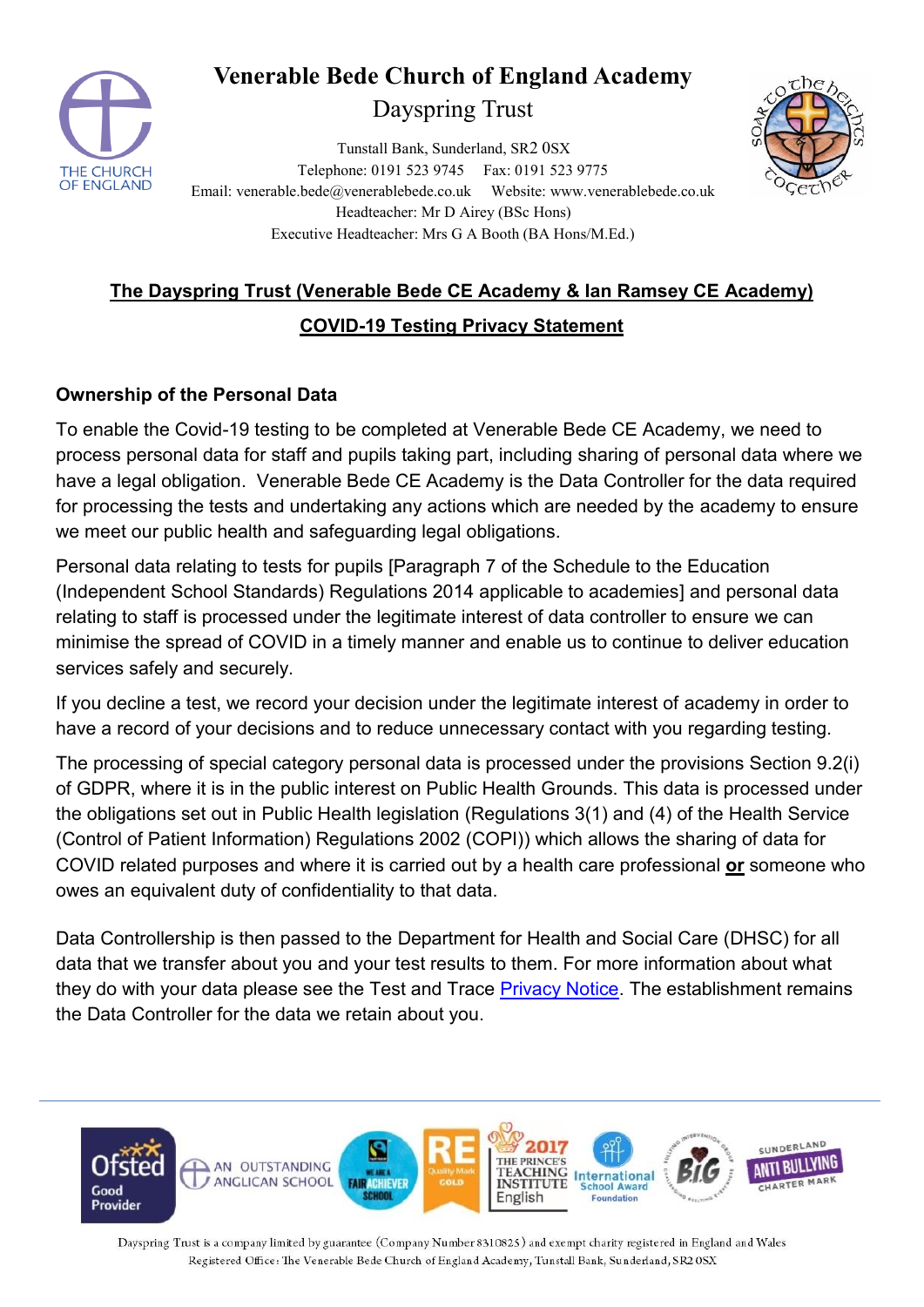### **Personal Data involved in the process**

We use the following information to help us manage and process the tests:

- Name
- Date of birth (and year group)
- Gender
- Ethnicity
- Home postcode
- Email address
- Mobile number
- Unique barcode assigned to each individual test and which will become the primary reference number for the tests
- Test result
- Parent/guardians contact details (if required)

We will only use information that is collected directly from you specifically for the purpose of the tests, even if you have previously provided us with this information.

#### **How we store your personal information**

The information will only be stored securely on local spreadsheets in school/college whilst it is needed. It will also be entered directly onto DHSC digital services for the NHS Test and Trace purposes. Schools will not have access to the information on the digital service once it has been entered.

#### **Processing of Personal Data Relating to Positive test results**

The member of staff, pupil, student or parent (depending on contact details provided) will be informed of the result by the academy and advised how to book a confirmatory test.

We will use this information to enact our own COVID isolation processes without telling anyone who it is that has received the positive test.

The information will be transferred to DHSC, who will share this with the NHS, GPs. PHE and the Local Government will use this information for wider test and trace activities as well as statistical and research purposes.

This information is processed and shared under obligations set out in Public Health legislation under Regulations 3(1) and (4) of the Health Service (Control of Patient Information) Regulations 2002 (COPI) which allows the sharing of data for COVID related purposes.

This information will be kept by the academy for up to 14 days and by the NHS for 8 years.



Dayspring Trust is a company limited by guarantee (Company Number 8310825) and exempt charity registered in England and Wales Registered Office: The Venerable Bede Church of England Academy, Tunstall Bank, Sunderland, SR2 0SX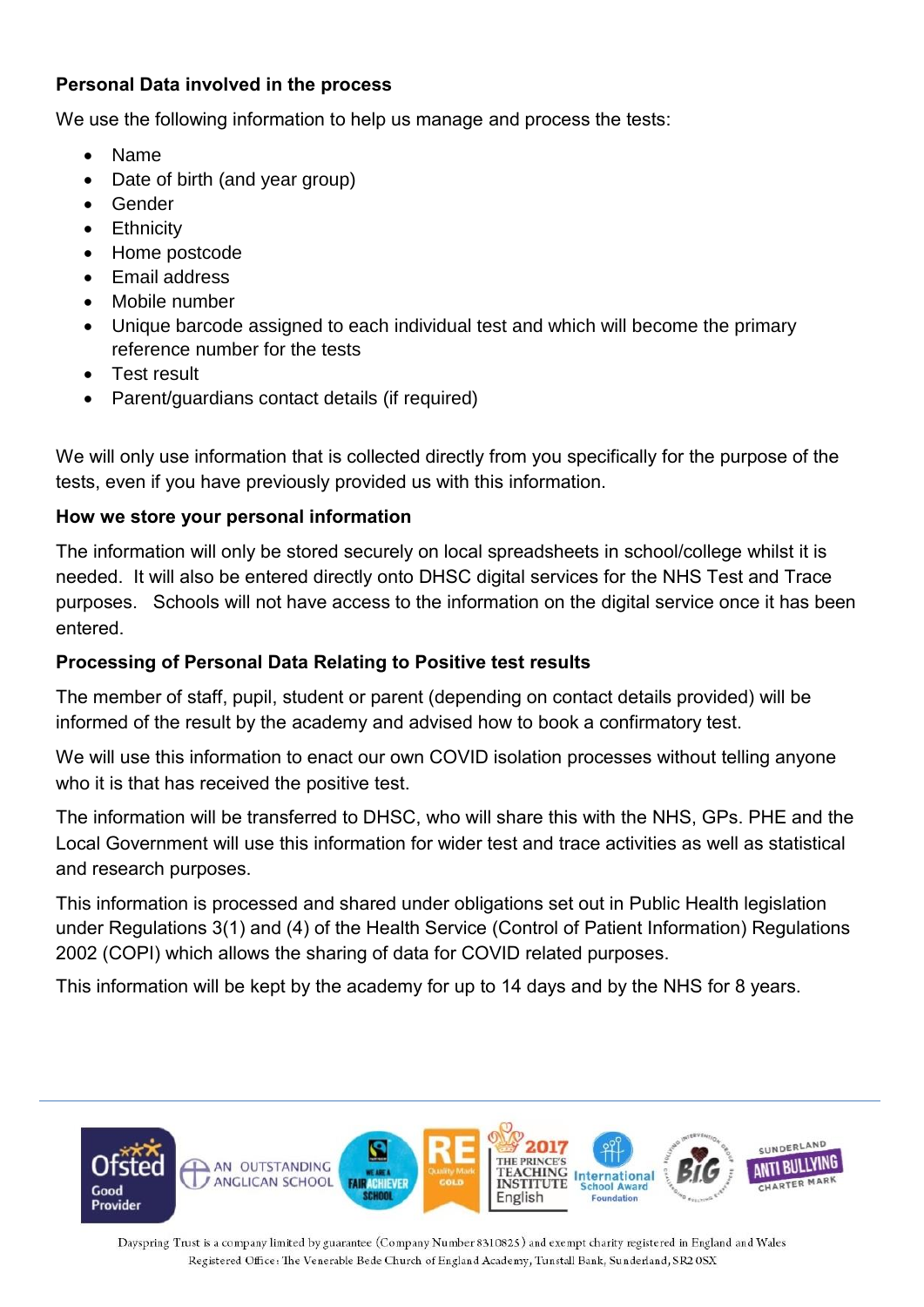## **Processing of Personal Data Relating to Negative test results**

We will record a negative result and the information transferred to DHSC, NHS. PHE and the Local Government who will use the information for statistical and research purposes.

This information is processed and shared under obligations set out in Public Health legislation under Regulations 3(1) and (4) of the Health Service (Control of Patient Information) Regulations 2002 (COPI) which allows the sharing of data for COVID related purposes.

This information will be kept by the school/college for up to 14 days and by the NHS for 8 years.

## **Processing of Personal Data relating to declining a test**

We will record that you have declined to participate in a test and this information will not be shared with anyone.

## **Data Sharing Partners**

The personal data associated with test results will be shared with

- DHSC, NHS, PHE to ensure that they can undertake the necessary Test and Trace activities and to conduct research and compile statistic about Coronavirus.
- Your GP to maintain your medical records and to offer support and guidance as necessary
- Local Government to undertake local public health duties and to record and analyse local spreads.

## **Your Rights**

Under data protection law, you have rights including:

**Your right of access** - You have the right to ask us for copies of your personal information.

**Your right to rectification** - You have the right to ask us to rectify personal information you think is inaccurate. You also have the right to ask us to complete information you think is incomplete.

**Your right to erasure** - You have the right to ask us to erase your personal information in certain circumstances.

**Your right to restriction of processing** - You have the right to ask us to restrict the processing of your personal information in certain circumstances.

**Your right to object to processing** - You have the the right to object to the processing of your personal information in certain circumstances.

**Your right to data portability** - You have the right to ask that we transfer the personal information you gave us to another organisation, or to you, in certain circumstances.

You are not required to pay any charge for exercising your rights. If you make a request, we have one month to respond to you.



Dayspring Trust is a company limited by guarantee (Company Number 8310825) and exempt charity registered in England and Wales Registered Office: The Venerable Bede Church of England Academy, Tunstall Bank, Sunderland, SR2 OSX